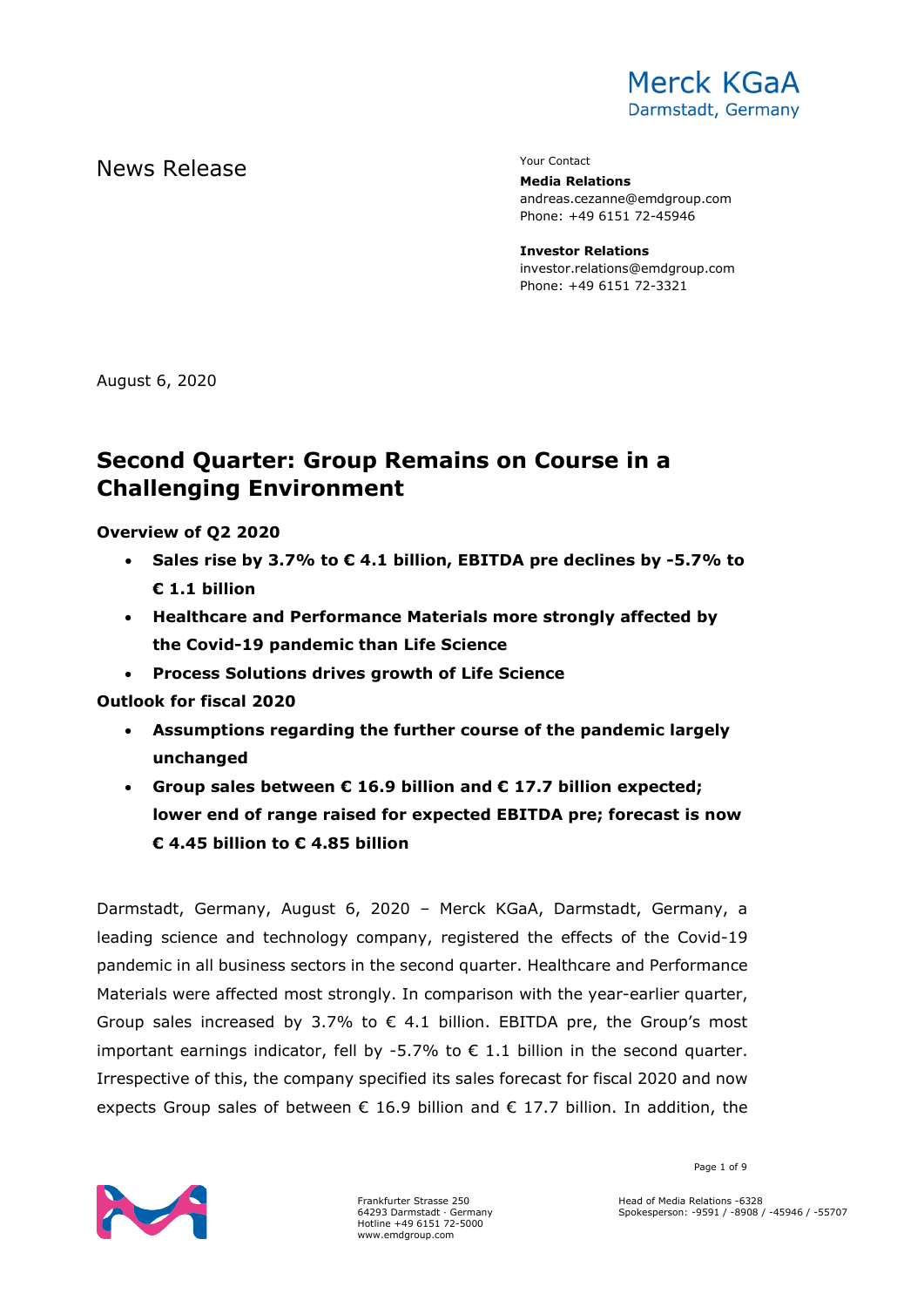company has raised the lower end of the range for expected EBITDA pre and now forecasts a value between  $\epsilon$  4.45 billion and  $\epsilon$  4.85 billion. The company also specified its forecast for earnings per share pre, which it now expects in a corridor between  $\epsilon$  5.60 and  $\epsilon$  6.25.

"Despite considerable pandemic-related obstacles in some businesses, overall we did well in the second quarter. In recent months, we again proved the strengths of our diversified business model with three strong, innovation-driven business sectors," explained Stefan Oschmann, Chairman of the Executive Board and CEO. "Especially in view of the pandemic, it is apparent that our strategic focus on science and technology is the right one. We are developing tomorrow's therapies, paving new avenues for scientists and driving the digital transformation. All of this is more important today than ever before."

## **Company is supporting the fight against the Covid-19 pandemic in multiple ways**

As a science and technology company, Merck KGaA, Darmstadt, Germany, also helped to meet the global challenges posed by Covid-19 in many different ways in the second quarter. The company is collaborating with more than 45 vaccine developers worldwide, including Baylor College of Medicine in Houston, Texas, among others. In June, the company announced that the U.S. Food and Drug Administration (FDA) approved the investigational new drug application (IND) for the investigational compound M5049 for the treatment of patients with Covid-19 pneumonia. In this context, a Phase II randomized, controlled clinical study evaluating the safety and efficacy of M5049 in this patient population was started at the end of July. In addition, the company donated larger amounts of disinfectant and two million N95 medical grade masks. "In the battle against Covid-19, we will continue to closely support our customers and partners in the science space. Collaboration across borders and sectors is key in effectively fighting the pandemic," said Oschmann.

### **Group posts acquisition-related growth in the second quarter**

The 3.7% year-on-year increase in Group sales in the second quarter primarily reflects acquisition-related growth in the Performance Materials business sector and organic growth in Life Science. Group-wide, net sales decreased organically by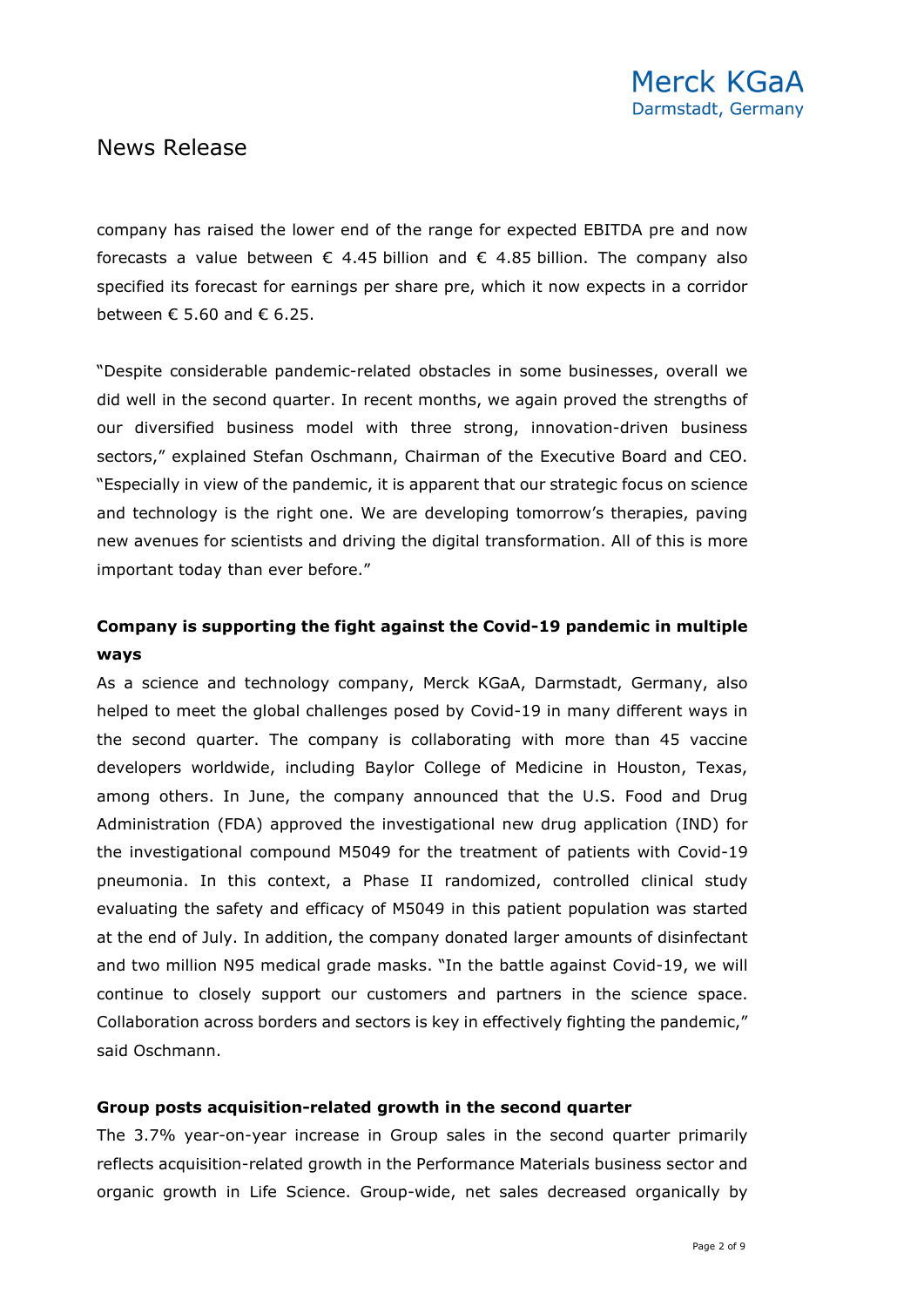-2.5%, mainly due to the impacts of the Covid-19 pandemic. Negative foreign exchange effects lowered Group sales by -0.9%. Group sales rose by 7.1% due to portfolio changes. EBITDA pre declined by -5.7% to  $\epsilon$  1.1 billion in the second quarter. The organic decline amounted to -11.5%, among other things attributable to income from milestone payments in Healthcare in the year-earlier quarter. The impact of negative foreign exchange effects on EBITDA pre was -3.1%. By contrast, acquisitions were responsible for an increase of 8.8%. The operating result EBIT declined by -20.6% to € 491 million. Net income fell by -38.5% to € 290 million. At € 1.30, earnings per share pre were  $-15.6%$  lower than in the year-earlier quarter. Net financial debt amounted to € 12.6 billion on June 30, 2020. Rapidly reducing debt remains a high priority for the company.

## **Group generated growth in all business sectors in the first half of 2020**

In the first six months of 2020, net sales of the Group soared by 10.0% to € 8.5 billion. All business sectors contributed to this. Organically, Group sales rose by 2.4%, foreign exchange effects softened the increase by -0.2%, and portfolio effects from acquisitions supported sales by 7.7%. EBITDA pre grew by 9.1% to € 2.3 billion, earnings per share pre rose by 4.9% to € 2.80.

### **Healthcare: Covid-19 adversely affects the Fertility business**

Healthcare sales declined by -10.6% to  $\epsilon$  1.5 billion in the second quarter. Organically, the decrease amounted to -7.4% in comparison with the year-earlier quarter. Additionally, there were negative foreign exchange effects of -2.3% and a portfolio effect of -0.9% from the divestment of the Allergopharma business. As expected, the Fertility business was hit hardest by the Covid-19 pandemic since many practices and clinics closed temporarily or reduced their treatment activities. The corresponding sales fell organically by -38.9%. Sales of the Neurology & Immunology franchise declined organically by -5.1%. The medicine Rebif, which is used to treat relapsing forms of multiple sclerosis, saw an organic decline of -12.7%. By contrast, sales of Mavenclad, for the oral short-course treatment of highly active relapsing multiple sclerosis, grew organically by 35.8%. The prescription rates for this treatment declined as expected in a market environment adversely impacted by the Covid-19 pandemic. However, signs of a recovery already emerged in June. Net sales of the Oncology franchise rose organically by 6.3%, driven mainly by the immuno-oncology medicine Bavencio. Sales of the General Medicine &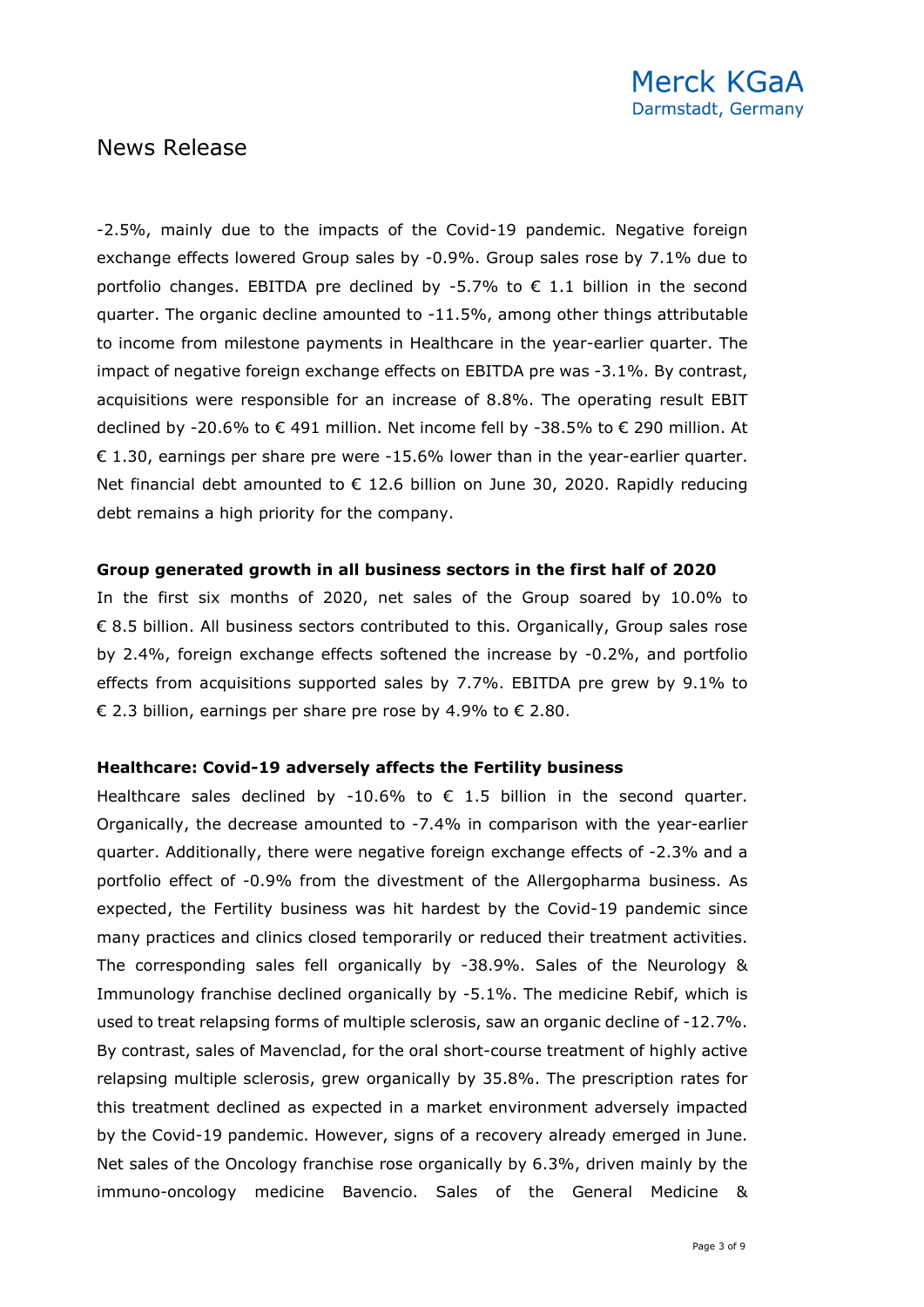Endocrinology franchise rose organically by 3.9%. At  $\epsilon$  374 million, EBITDA pre of Healthcare decreased by -29.1%, particularly owing to income from milestone payments in the year-earlier quarter.

## **Life Science: Process Solutions remains the driver of growth**

Life Science sales rose by 5.9% to  $\epsilon$  1.8 billion in the second quarter. Organically, sales increased by 6.3%; foreign exchange had a slightly negative impact of -0.4%. The Process Solutions business unit, which markets products and services for the entire pharmaceutical production value chain, was the key growth driver. Its sales grew organically by 19.8%, first and foremost due to continued high demand in the underlying business, but also as a result of increased orders in the course of the Covid-19 pandemic. By contrast, Research Solutions saw an organic sales decline of -7.1%, mainly caused by the temporary closure of academic laboratories in connection with the pandemic. Applied Solutions recorded flat organic sales growth in the second quarter, also owing to pandemic-related access restrictions of numerous customer laboratories. However, in June both Research Solutions and Applied Solutions showed signs of a business recovery. In the second quarter, EBITDA pre of Life Science rose by 6.7% over the year-earlier quarter to € 569 million.

### **Performance Materials: Semiconductor business grows further**

Performance Materials generated a 38.1% increase in sales to € 814 million in the second quarter. The key factor behind this growth was the net sales contribution of 50.1% from the acquisitions of Versum Materials and Intermolecular. Organically, sales declined by -13.7%. Foreign exchange effects had a positive effect of 1.8% on net sales. Apart from the continued price pressure in the Liquid Crystals business and the strong comparative basis of the previous year, weaker end-user demand triggered by the pandemic led to an organic sales decline of -20.8% in Display Solutions. Net sales of Surface Solutions dropped organically by -29.6%, mainly as a result of declining demand from the automotive and cosmetic markets in the course of the Covid-19 pandemic. By contrast, sales of Semiconductor Solutions grew organically by 12.1%, meaning excluding the effects from the acquisitions of Versum Materials and Intermolecular. A favorable change in market conditions versus the challenging environment of 2019 was a key factor as was the strong performance of the business. Both the business performance of the legacy Versum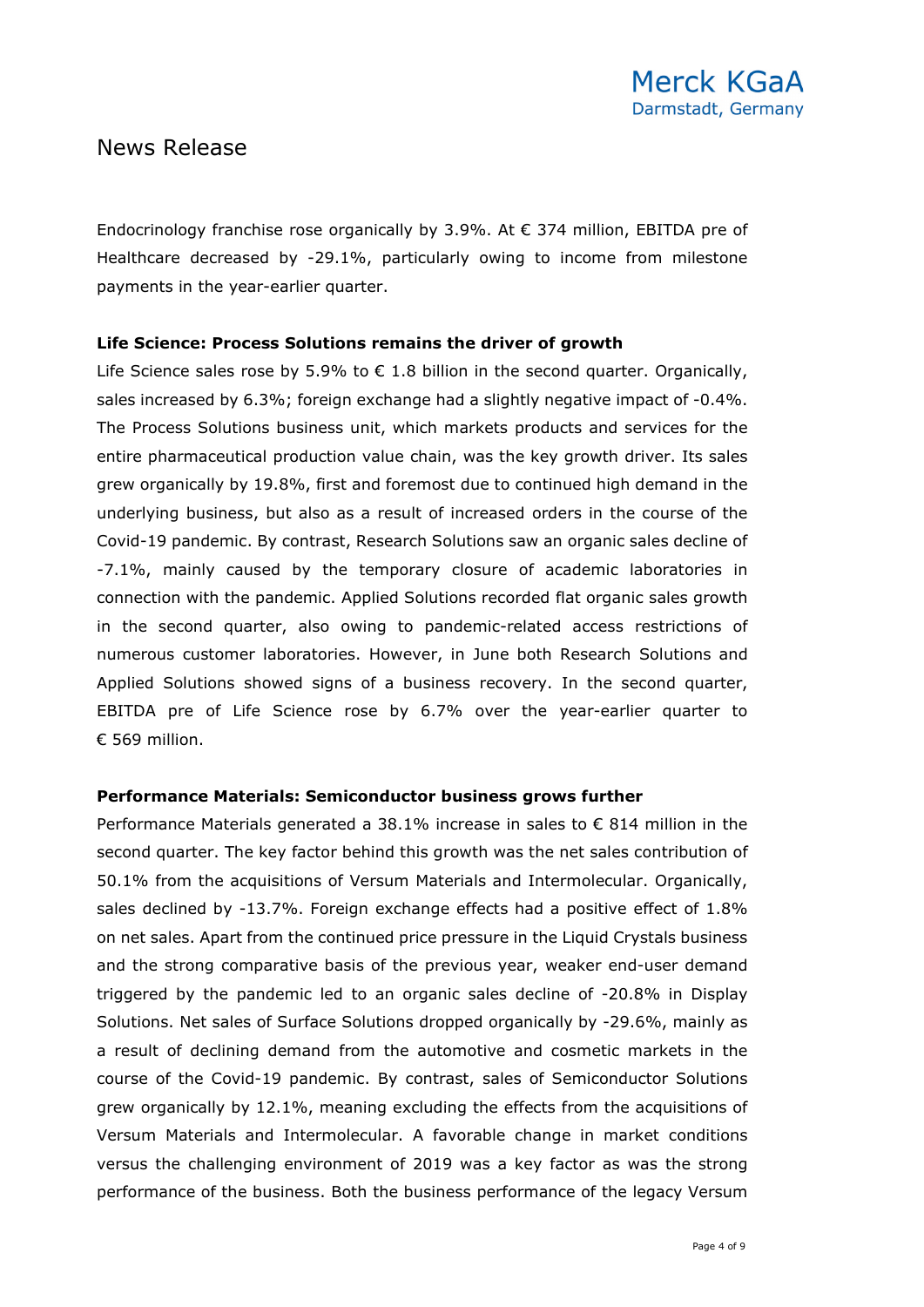business and the integration are on track. EBITDA pre amounted to € 238 million, improving by 25.2% over the year-earlier quarter.

## **Forecast: Slight to moderate organic growth of sales and EBITDA pre in 2020**

Merck KGaA, Darmstadt, Germany, confirms the assumptions made in the context of the global outbreak of the Covid-19 pandemic as published in the Outlook as of March 31, 2020. It continues to assume that its businesses will be impacted to varying degrees. The company expects adverse effects particularly in Healthcare and Performance Materials, whereas no negative effects are anticipated in Life Science. Due to the high level of uncertainty with respect to the further development of the Covid-19 pandemic, this outlook is being made with a considerably higher degree of uncertainty.

The company presumes varying dynamics with respect to the outbreak in the different regions of the world. For China, it assumes that the Covid-19 pandemic reached its peak at the end of the first quarter and that the economic recovery began in the second quarter. For Europe and the United States, the company expects an economic recovery in the second half of the year, even if the situation following the initial outbreak of the pandemic has not yet normalized throughout these regions by the beginning of the third quarter. Moreover, the latest forecast assumes that there will be no widespread lockdowns owing to further disease waves in any of the named regions leading to considerably negative consequences for the economic recovery.

For the full year 2020, the company expects slight to moderate organic net sales growth compared with the previous year. It continues to expect that Life Science will be a major driver of this organic growth. Against the backdrop of the Covid-19 pandemic, the company forecasts that the Healthcare business sector will see a slight organic increase in net sales, whereas the Performance Materials business will see a moderate to strong organic decline in net sales in 2020. In the first three quarters, the effect of the acquisition of Versum Materials will be reported as a portfolio effect, which the company still forecasts in the mid single-digit percentage range at Group level. In addition, the company expects a foreign exchange effect of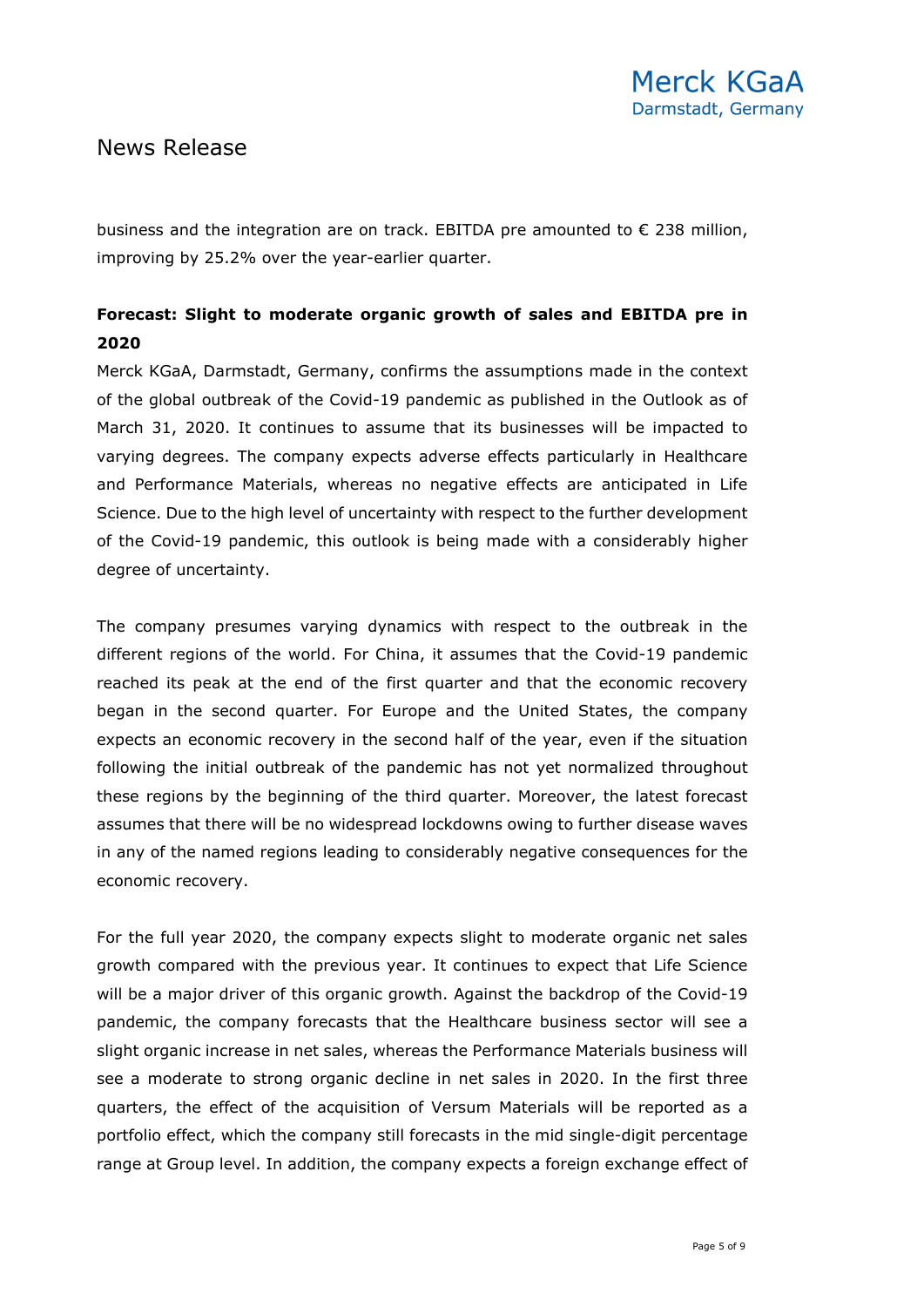-2% to 0%. Overall, it forecasts Group net sales of € 16.9 billion to € 17.7 billion in 2020.

For 2020, Group EBITDA pre is expected to be in a range of between  $\epsilon$  4.45 billion and  $\epsilon$  4.85 billion. Contrary to the expectations in the first quarter, the company now expects slight to moderate organic growth. For the full year, it expects strong organic growth in Life Science and a stable development in Healthcare, whereas it forecasts an organic decline in the low teens percentage range in Performance Materials. The portfolio effect from the acquisition of Versum Materials is still expected to be in the mid single-digit percentage range and should have a slightly positive effect on the margin of the Group. The expected foreign exchange development is forecast to have a negative effect of between -4% and -2% on Group EBITDA pre; it will be seen particularly in the Healthcare and Life Science businesses. The company forecasts earnings per share pre in a range between € 5.60 and  $∈$  6.25.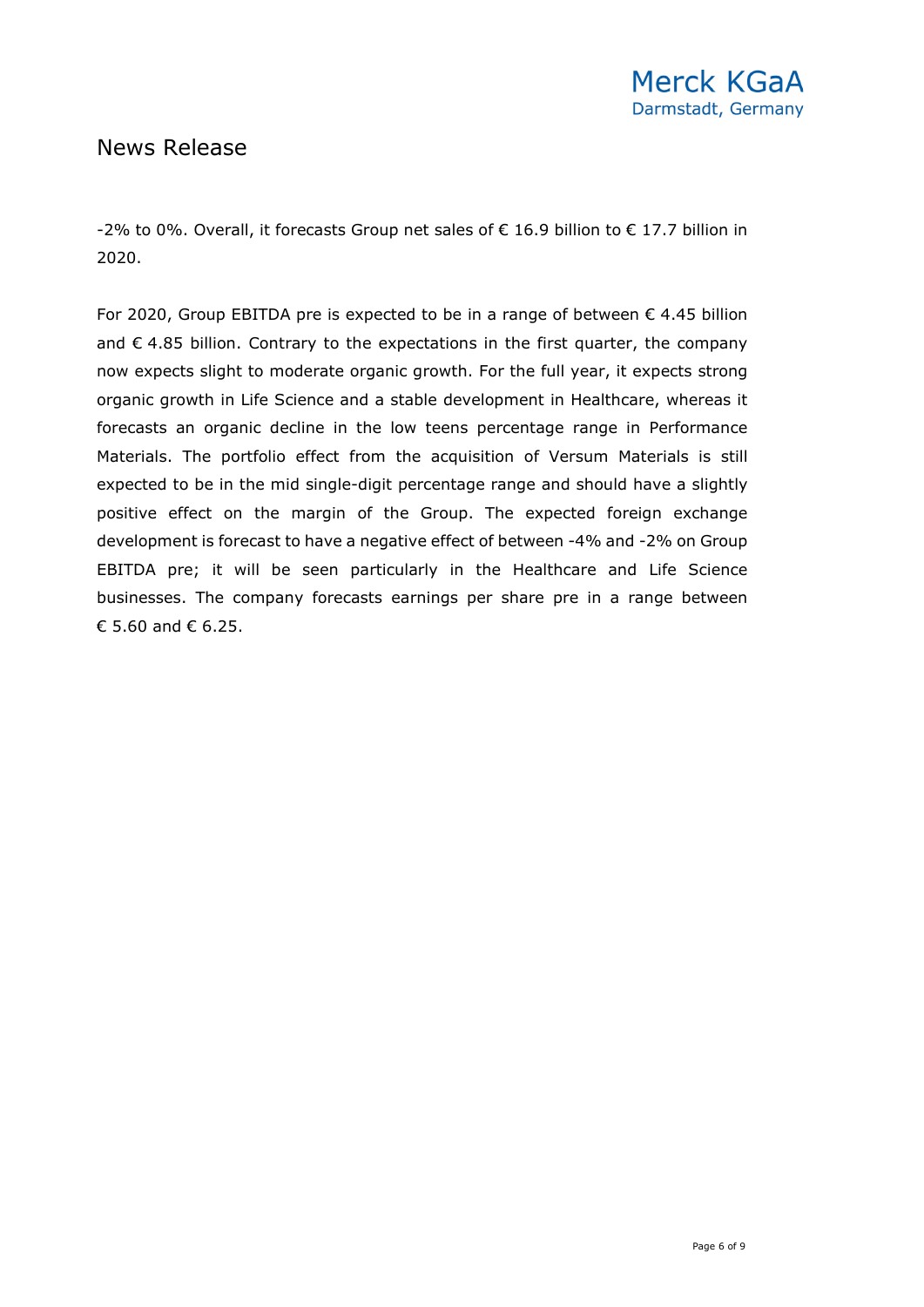### **Overview of the key figures**

### GROUP

**Key figures**

| 10.0% |
|-------|
|       |
| 21.0% |
|       |
| 13.9% |
|       |
| 9.1%  |
|       |
| 13.1% |
| 13.2% |
| 4.9%  |
| 18.3% |
|       |

1 Not defined by International Financial Reporting Standards (IFRSs).

#### HEALTHCARE

**Development of net sales by key product lines and products**

| $\epsilon$ million                             | Q2 2020 | Share | Organic<br>arowth <sup>1</sup> | Exchange<br>rate<br>effects | Total<br>change | Q2 2019 | Share |
|------------------------------------------------|---------|-------|--------------------------------|-----------------------------|-----------------|---------|-------|
| Oncology                                       | 258     | 17%   | 6.3%                           | $-2.8%$                     | 3.5%            | 250     | 15%   |
| thereof: Erbitux                               | 207     | 14%   | 1.1%                           | $-3.2%$                     | $-2.1%$         | 212     | 13%   |
| thereof: Bavencio                              | 30      | 2%    | 29.6%                          | $-1.3%$                     | 28.3%           | 23      | $1\%$ |
| Neurology & Immunology                         | 372     | 25%   | $-5.1%$                        |                             | $-5.1%$         | 392     | 23%   |
| thereof: Rebif                                 | 290     | 19%   | $-12.7%$                       | 0.3%                        | $-12.4%$        | 331     | 20%   |
| thereof: Mavenclad                             | 82      | 5%    | 35.8%                          | $-1.5%$                     | 34.2%           | 61      | 4%    |
| Fertility                                      | 190     | 13%   | -38.9%                         | $-0.4%$                     | $-39.4%$        | 313     | 19%   |
| thereof: Gonal-f                               | 112     | 7%    | $-40.7%$                       | $-0.4%$                     | $-41.1%$        | 191     | 11%   |
| <b>General Medicine &amp;</b><br>Endocrinology | 638     | 42%   | 3.9%                           | $-4.1%$                     | $-0.2%$         | 640     | 38%   |
| thereof: Glucophage                            | 226     | 15%   | $-0.6%$                        | $-4.2%$                     | $-4.8%$         | 237     | 14%   |
| thereof: Concor                                | 130     | 9%    | 8.9%                           | $-3.7%$                     | 5.3%            | 124     | 7%    |
| thereof: Euthyrox                              | 114     | 8%    | 22.0%                          | $-5.3%$                     | 16.8%           | 97      | 6%    |
| thereof: Saizen                                | 54      | 4%    | $-0.8%$                        | $-6.0%$                     | $-6.7\%$        | 58      | 3%    |
| Other                                          | 40      | 3%    |                                |                             |                 | 82      | 5%    |
| <b>Healthcare</b>                              | 1,499   | 100%  | $-7.4%$                        | $-2.3%$                     | $-10.6%$        | 1,677   | 100%  |

1 Not defined by International Financial Reporting Standards (IFRSs).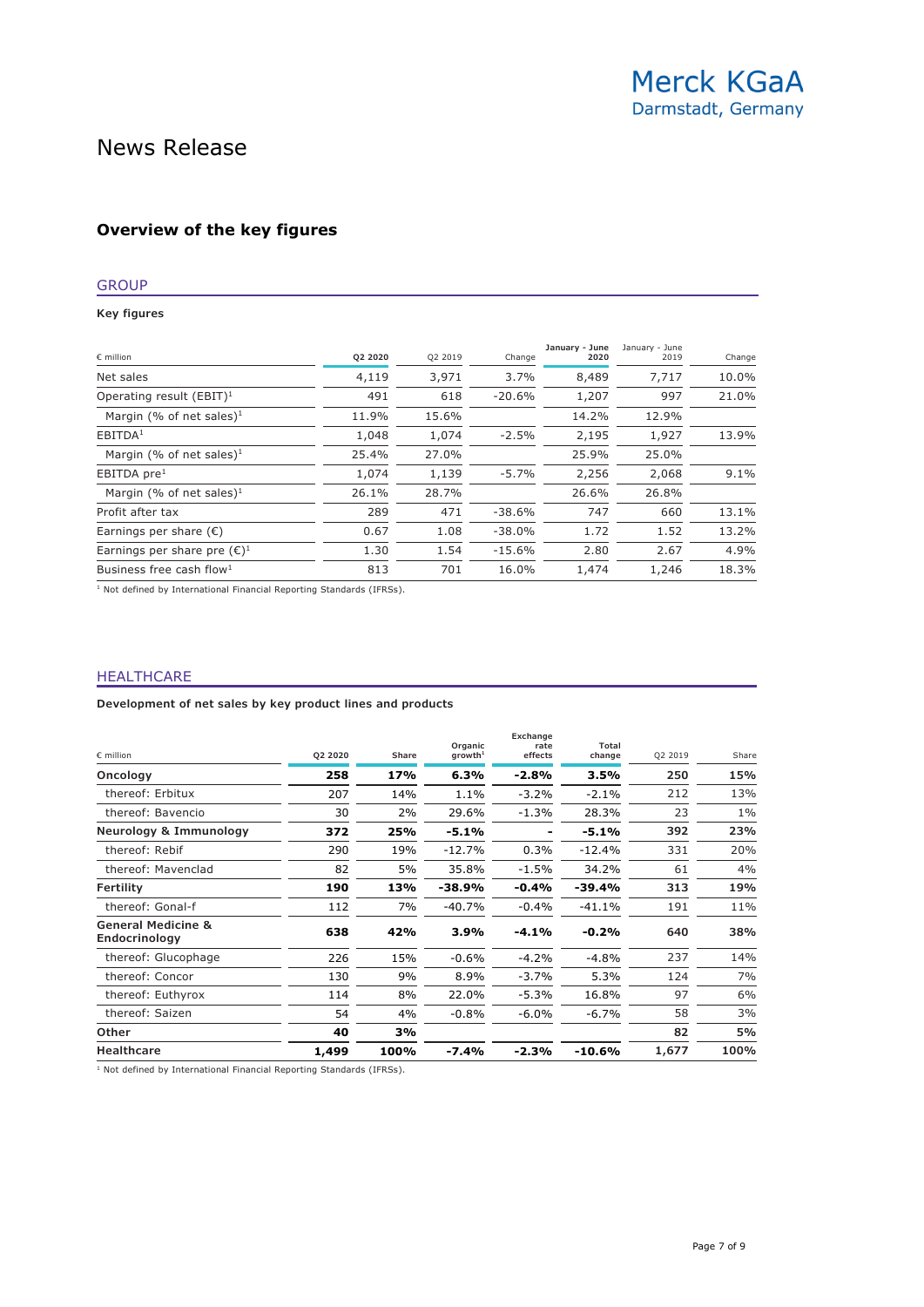#### LIFE SCIENCE

#### **Sales components by business unit**

| Life Science              | 1,806   | 100%  | 6.3%                           | $-0.4%$                     |                              | 5.9%            | 1,705                | 100%  |
|---------------------------|---------|-------|--------------------------------|-----------------------------|------------------------------|-----------------|----------------------|-------|
| Applied Solutions         | 413     | 23%   | -                              | $-1.3%$                     | $0.1\%$                      | $-1.3%$         | 418                  | 24%   |
| <b>Research Solutions</b> | 501     | 28%   | $-7.1\%$                       | $-0.9%$                     |                              | $-8.0\%$        | 544                  | 32%   |
| <b>Process Solutions</b>  | 892     | 49%   | 19.8%                          | 0.4%                        |                              | 20.1%           | 743                  | 44%   |
| $\epsilon$ million        | 02 2020 | Share | Organic<br>arowth <sup>1</sup> | Exchange<br>rate<br>effects | Acquisitions/<br>divestments | Total<br>change | 02 2019 <sup>2</sup> | Share |

<sup>1</sup> Not defined by International Financial Reporting Standards (IFRSs).

<sup>2</sup> Previous year's figures have been adjusted owing to an internal realignment.

#### PERFORMANCE MATERIALS

#### **Sales components by business unit**

| $\epsilon$ million                     | 02 2020 | <b>Share</b> | Organic<br>arowth <sup>1</sup> | Exchange<br>rate<br>effects | Acquisitions/<br>divestments | Total<br>change | 02 2019  | Share |
|----------------------------------------|---------|--------------|--------------------------------|-----------------------------|------------------------------|-----------------|----------|-------|
| <b>Display Solutions</b>               | 263     | 32%          | $-20.8%$                       | 1.7%                        |                              | $-19.1%$        | 325      | 55%   |
| Semiconductor<br>Solutions             | 475     | 59%          | 12.1%                          | 3.5%                        | $>100.0\%$                   | $>100.0\%$      | 155      | 26%   |
| Surface Solutions                      | 76      | 9%           | $-29.6%$                       | $-0.5%$                     |                              | $-30.1%$        | 109      | 19%   |
| Other                                  | 0       | $0\%$        | $-60.1%$                       | 0.3%                        | -                            | $-59.9%$        | $\Omega$ | 0%    |
| <b>Performance</b><br><b>Materials</b> | 814     | 100%         | $-13.7%$                       | 1.8%                        | 50.1%                        | 38.1%           | 589      | 100%  |

<sup>1</sup> Not defined by International Financial Reporting Standards (IFRSs).

#### **Notes for editors:**

- The **teleconference** for media representatives will also be webcast live as of 9:30 a.m. (CEST), links to the webcast are available [here](https://www.emdgroup.com/en/company/press/press-kits/q2-2020.html)
- The respective **presentation** and further information for journalists including a **digital press kit** can be found [here](https://www.emdgroup.com/en/company/press/press-kits/q2-2020.html)
- The half-yearly report can be found [here](https://www.emdgroup.com/en/company/press/press-kits/q2-2020.html)
- Merck KGaA, Darmstadt, Germany, on [Twitter](http://twitter.com/EMDgroup) and [LinkedIn](https://www.linkedin.com/company/emd-affiliates-of-merck-kgaa-darmstadt-germany)
- **Photos and images** can be found [here](https://www.emdgroup.com/en/company/press/media-library.html)
- Information on how Merck KGaA, Darmstadt, Germany, is contributing to the **global Covid-19 response** can be found here
- **Stock symbols** *Reuters*: MRCG, *Bloomberg*: MRK GY, *Dow Jones*: MRK.DE *Frankfurt Stock Exchange*: *ISIN*: DE 000 659 9905 – *WKN*: 659 990